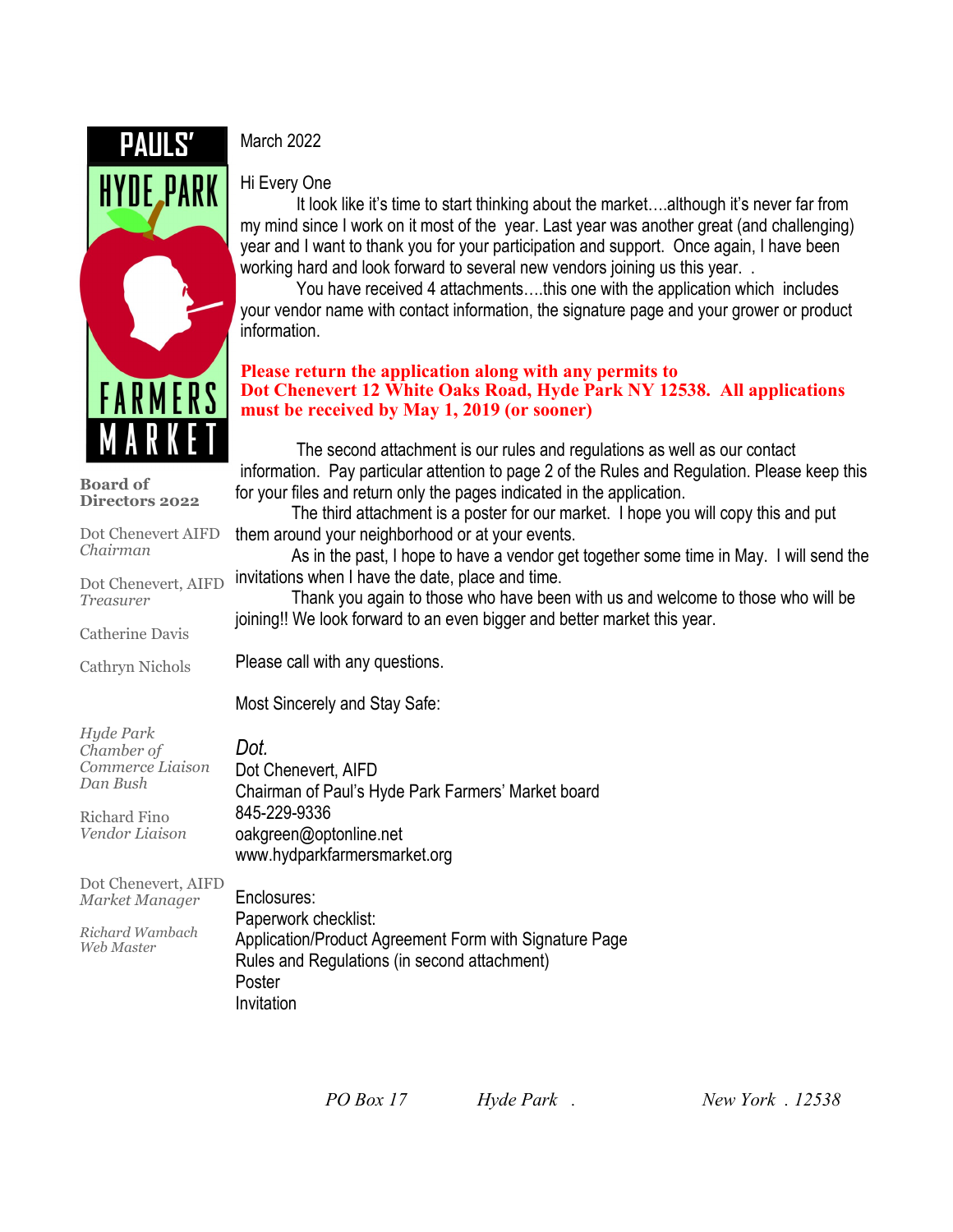| <b>PAULS'</b><br><b>HYDE_PARK</b><br><b>FARMERS</b><br>MARKET                                                                              | <b>PAULS' HYDE PARK FARMERS MARKET 2022</b><br>PO Box 17<br>Hyde Park, NY 12538<br>845-229-9336<br><b>VENDOR APPLICATION</b> |  |  |
|--------------------------------------------------------------------------------------------------------------------------------------------|------------------------------------------------------------------------------------------------------------------------------|--|--|
|                                                                                                                                            |                                                                                                                              |  |  |
|                                                                                                                                            |                                                                                                                              |  |  |
|                                                                                                                                            | <u> 1999 - Johann John Stone, market fan de Fryske kunsten it fan de fan de Fryske kunsten fan de Fryske kunsten</u>         |  |  |
| <b>EMAIL:</b>                                                                                                                              |                                                                                                                              |  |  |
|                                                                                                                                            |                                                                                                                              |  |  |
|                                                                                                                                            |                                                                                                                              |  |  |
|                                                                                                                                            | WEB ADDRESS: WEB ADDRESS:                                                                                                    |  |  |
| DESCRIPTION OF FOOD, PRODUCT OR CRAFT:<br>Please give a brief description, if you are not a farmer, of what you wish to sell at the Market |                                                                                                                              |  |  |
| <b>BOOTH FEES:</b>                                                                                                                         | The fee for each week is \$20.00 per allotted space. _________1 BOOTH ________2 BOOTHS                                       |  |  |
|                                                                                                                                            |                                                                                                                              |  |  |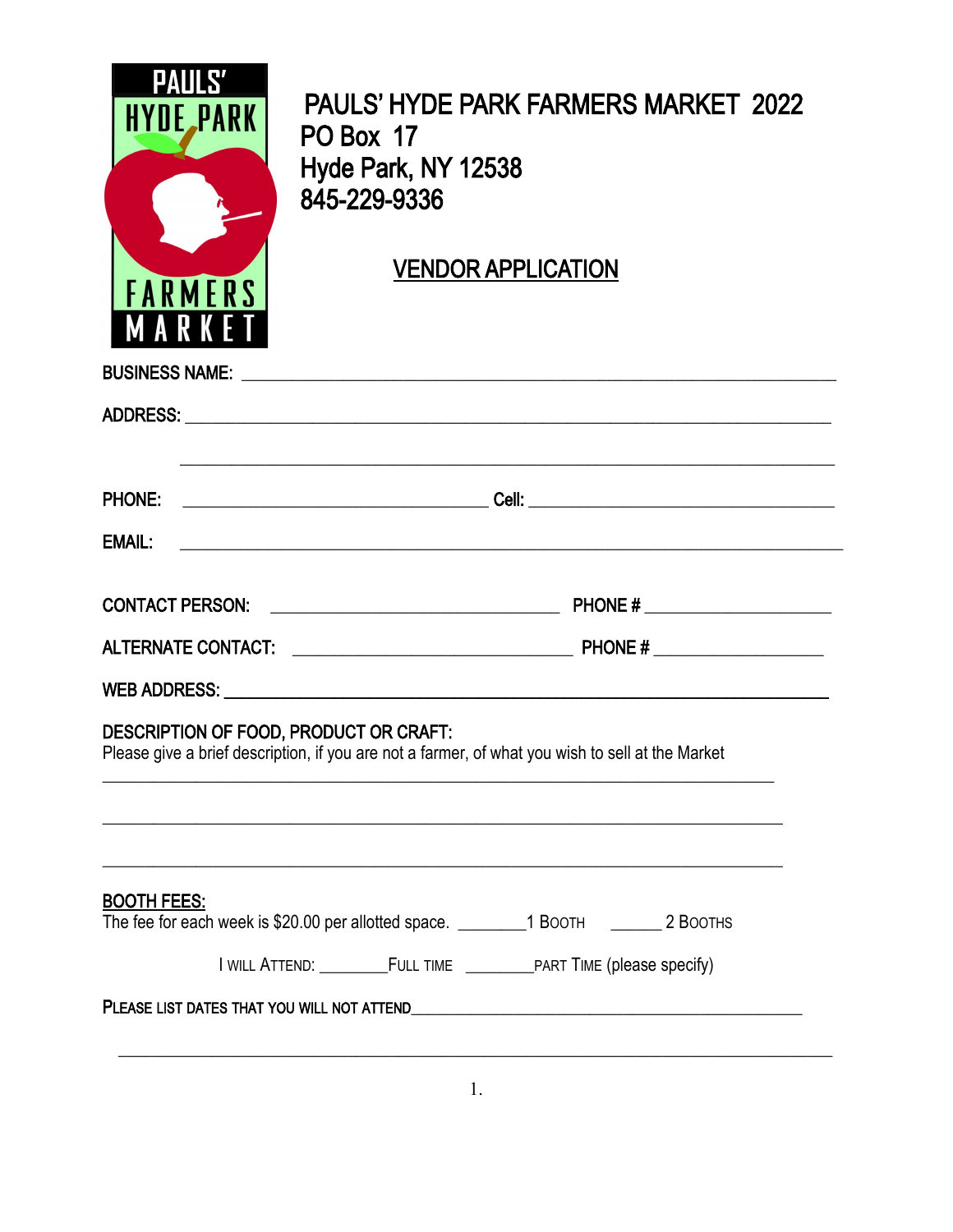

PAULS' HYDE PARK FARMERS MARKET 20212 PO Box 17 Hyde Park, NY 12538 845-229-9336

Please return this application along with proof of insurance and any permits to the control of the control of the control of the control of the control of the control of the control of th Dot Chenevert, AIFD 12 White Oaks Road, Hyde Park NY 12538.

SIGNATURE & PAPERWORK CHECK LIST PAGE 2022 SEASON…. PLEASE CHECK THAT YOU HAVE ALL THE REQUIRED PAPERWORK AND SIGN IN ALL 4 SPACES

BUSINESS NAME: with the set of the set of the set of the set of the set of the set of the set of the set of the set of the set of the set of the set of the set of the set of the set of the set of the set of the set of the

#### OWNER:\_\_\_\_\_\_\_\_\_\_\_\_\_\_\_\_\_\_\_\_\_\_\_\_\_\_\_\_\_\_\_\_\_\_\_\_\_\_\_\_\_\_\_\_\_\_\_\_\_\_\_\_\_\_\_\_\_\_\_\_\_\_\_\_\_\_\_

## [ ] MEMBERSHIP 2021 SEASON

I hereby apply to the Hyde Park Farmer's Market (PHPFM) for annual membership for the 2021 season. As a member of PHPFM, I agree to pay both the \$25.00 annual membership dues and the weekly market fee of \$20.00 as listed on my application.

SIGNATURE: \_\_\_\_\_\_\_\_\_\_\_\_\_\_\_\_\_\_\_\_\_\_\_\_\_\_\_\_\_\_\_\_\_\_\_\_\_\_\_\_\_\_\_\_\_\_\_\_\_\_\_ DATE: \_\_\_\_\_\_\_\_\_\_\_\_\_\_\_\_

## [ ] RULES AND REGULATIONS 2021

Please Keep the Rules and Regulations for your information I have read, understand, agree to an accept the Rules and Regulation of Pauls' Hyde Park Farmers' Market.

SIGNATURE: \_\_\_\_\_\_\_\_\_\_\_\_\_\_\_\_\_\_\_\_\_\_\_\_\_\_\_\_\_\_\_\_\_\_\_\_\_\_\_\_\_\_\_\_\_\_\_\_\_\_\_ DATE: \_\_\_\_\_\_\_\_\_\_\_\_\_\_\_\_

## [ ] CERTIFICATES OF INSURANCE AND ALL STATE AND LOCAL LICENSES

I have submitted a copy of all required licenses (ex. NYS Nursery License, Winery License, Food Processing License, Health Dept. Permit etc.)

SIGNATURE: \_\_\_\_\_\_\_\_\_\_\_\_\_\_\_\_\_\_\_\_\_\_\_\_\_\_\_\_\_\_\_\_\_\_\_\_\_\_\_\_\_\_\_\_\_\_\_\_\_\_\_\_ DATE: \_\_\_\_\_\_\_\_\_\_\_\_\_\_\_\_ \_\_\_\_\_\_\_\_\_\_\_\_\_\_\_\_\_\_\_\_\_\_\_\_\_\_\_\_\_\_\_\_\_\_\_\_\_\_\_\_\_\_\_\_\_\_\_\_\_\_\_\_\_\_\_\_\_\_\_\_\_\_\_\_\_\_\_\_\_\_\_\_\_\_\_\_\_\_\_\_\_\_\_\_\_\_

## [ ] HOLD HARMLESS AGREEMENT 2021 SEASON

In consideration for Vendor's participation in Pauls' Hyde Park Farmers' Market, Vendor agrees to indemnify and hold harmless Pauls' Hyde Park Farmers' Market Committee, the Hyde Park Chamber of Commerce, The Hyde Park Motor Co. from and against any and all liabilities., damages, expense, cause of actions, suits, claims, penalties and/or judgments arising from injury or injuries to any person (s) and/or property as a result of consuming any food or drink acquired from Vendor, use of any item purchased from Vendor, or from any action or inaction on part of Vendor.

In addition, Vendor agrees to provide certificates of insurance that provide for personal injury, liability, property damage liability, and product liability in amounts that are satisfactory to the Hyde Park Farmers' Market and that protect the Hyde Park Farmers' Market, Hyde Park Farmers' Market Board, The Hyde Park Chamber of Commerce, and the Hyde Park Motor Company.